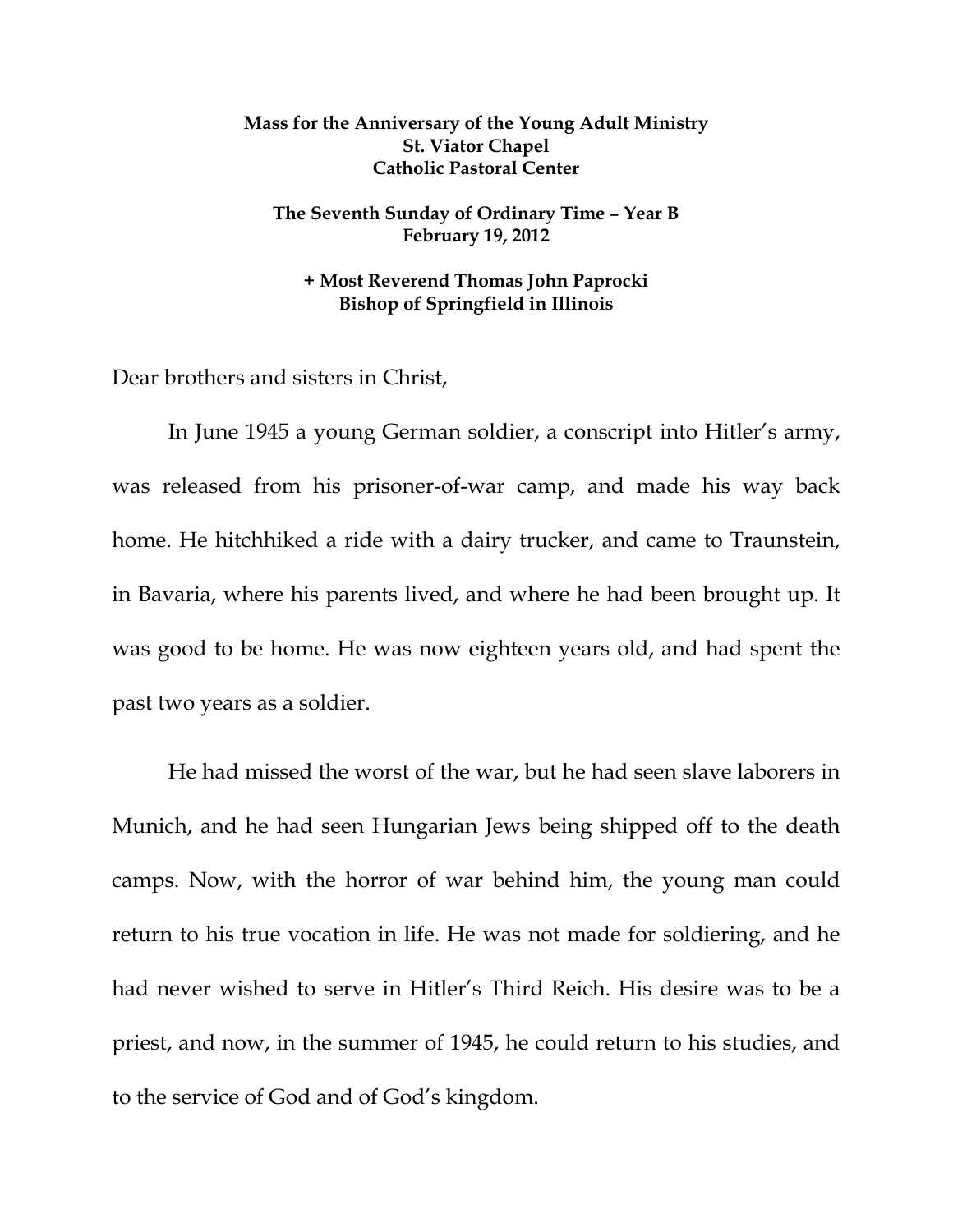Sixty years later, in the spring of 2005, that young man was elected Pope Benedict XVI and now lives out God's call for him as the Bishop of Rome and Vicar of Christ on Earth. I have just returned from a trip to Rome with the Bishops of our region (Illinois, Indiana and Wisconsin) for meetings with the Pope and other Vatican officials. These are periodic meetings that Bishops are expected to make every few years to report to the Holy See on the various ministries of our dioceses. This is called an "*Ad Limina*" visit because one of its primary features is a visit to the tombs of the Apostles, Saint Peter and Saint Paul. Our meeting with the Pope was an occasion for us as Bishops to renew our bonds of communion with the successor of Saint Peter, the visible sign of unity that calls all Catholics throughout the world to be one in Christ and in his Church.

Looking back on his many years as a priest and a thinker, and reflecting on the experiences of life in the world during these years, the Holy Father was moved in 2007 to write a letter, an encyclical, about the power and meaning of hope. In the face of this world's many sorrows and its destructiveness, Pope Benedict asserted the great promise of life, here and hereafter, which is to be found in Jesus Christ.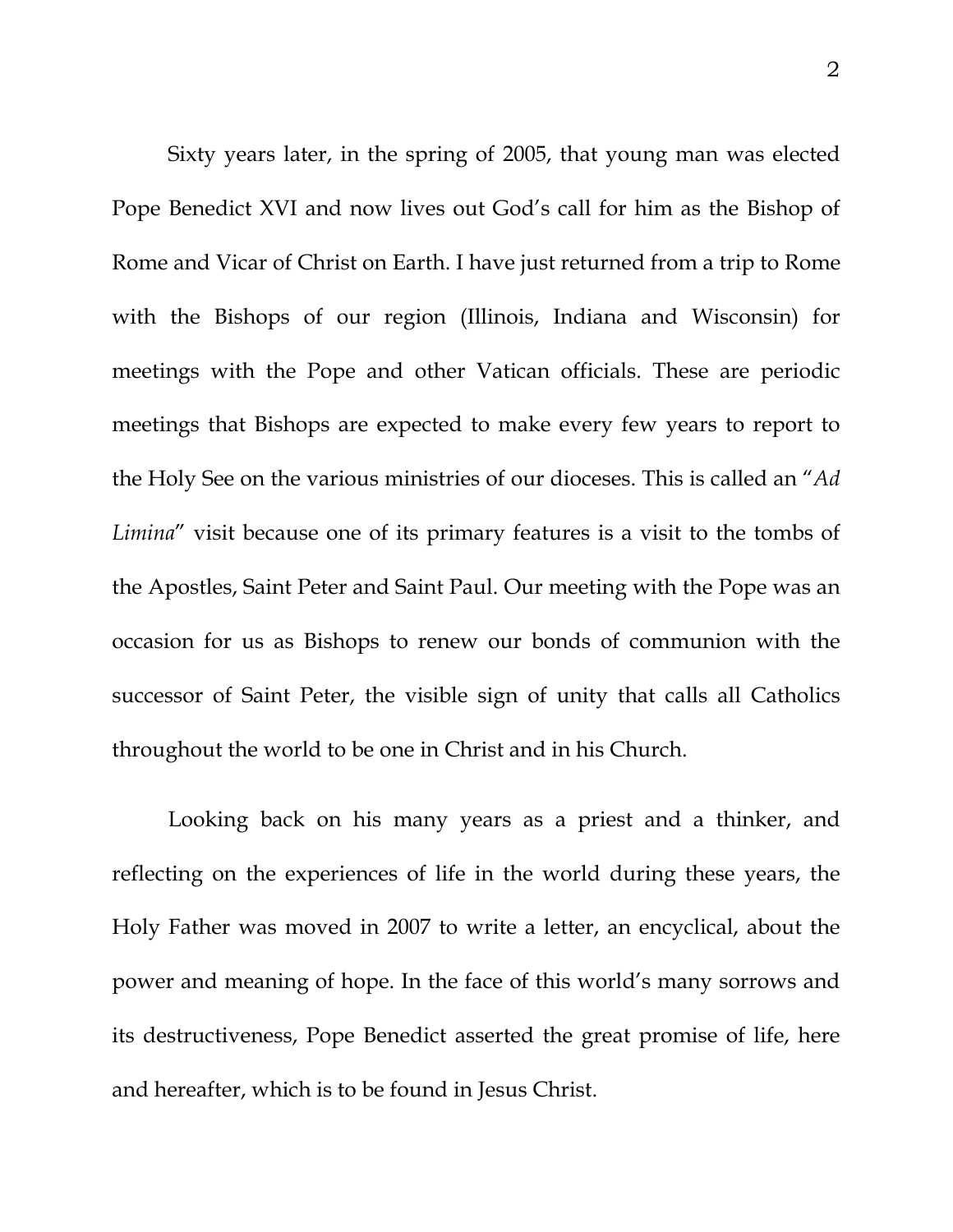The great promise of life, the desire of every human heart, was the clear concern of the people who crowded around the house where Jesus was staying in Capernaum. The great preacher was back in town. People wanted to listen to him. What he said was inspiring. He was not preaching revolution against authorities, or the fight for greater prosperity. It was something deeper than that. He got to your heart. He made you think. He challenged you about your life now, not next week. And he had a power of healing. No wonder they came to him.

When the paralyzed man was lowered through the roof, it just showed how determined people were to get to Jesus. The sick man must have come with tremendous hope in his heart, hoping for the ability to walk again! But what a deflation of spirit it must have been, instead to hear Jesus start talking about his sins. He must have thought, it is my legs I need! But Jesus wants to show people that our legs are not all we need. To be physically independent is wonderful, but it is not everything. We belong to one another, and so we need relationships with one another; and when they break down, then we are in trouble. Then we are really paralyzed.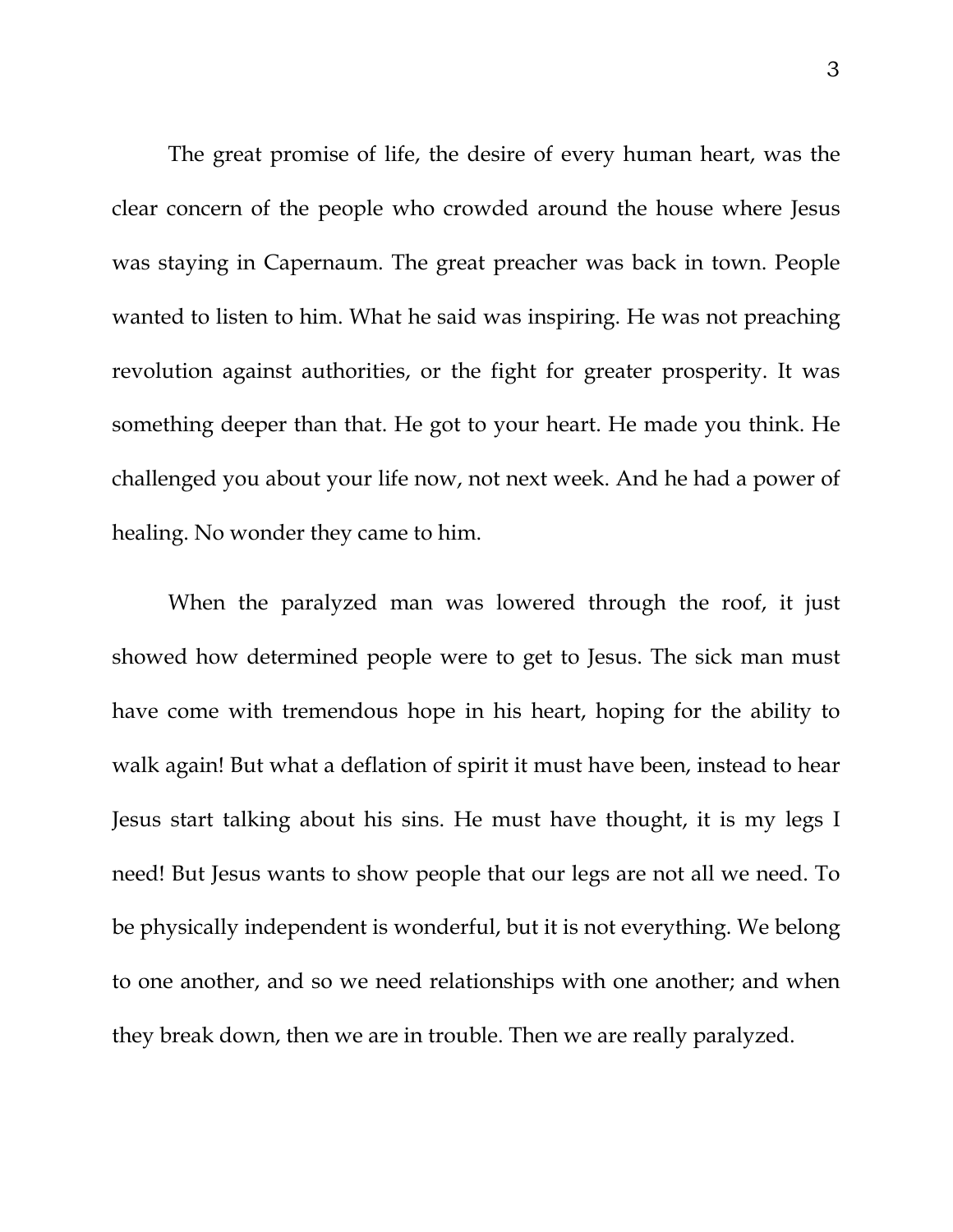That is why the forgiving of sins is so important. Our wrongdoing brings hurt into human hearts, and guilt, and resentment, and hostility and bitterness. Justice seeks to restore order. Revenge only makes matters worse. Mercy is the healing balm that brings us back to life, and God is merciful. God truly loves each one of us. When Jesus speaks to the paralyzed man, he is telling him how much God loves him, how valued he is.

The message of God's merciful love for all of us is precisely the message that Pope Benedict sought to communicate in the letter about hope that I mentioned. We are not in this world simply to make the most of what we have until our life ends. Physical ills are not the only evils in this world. Just as we strive to cure disease and to improve our advances in medicine, so too we are called to recognize spiritual and moral evil, and strive to become better human beings. Our personal and social lives depend upon the values of truthfulness, justice and merciful love.

Pope Benedict has reminded us that there is a thoroughgoing purpose and meaning to our lives. God has created us and God is the goal of our life journey. For many people that bright hope of life is tragically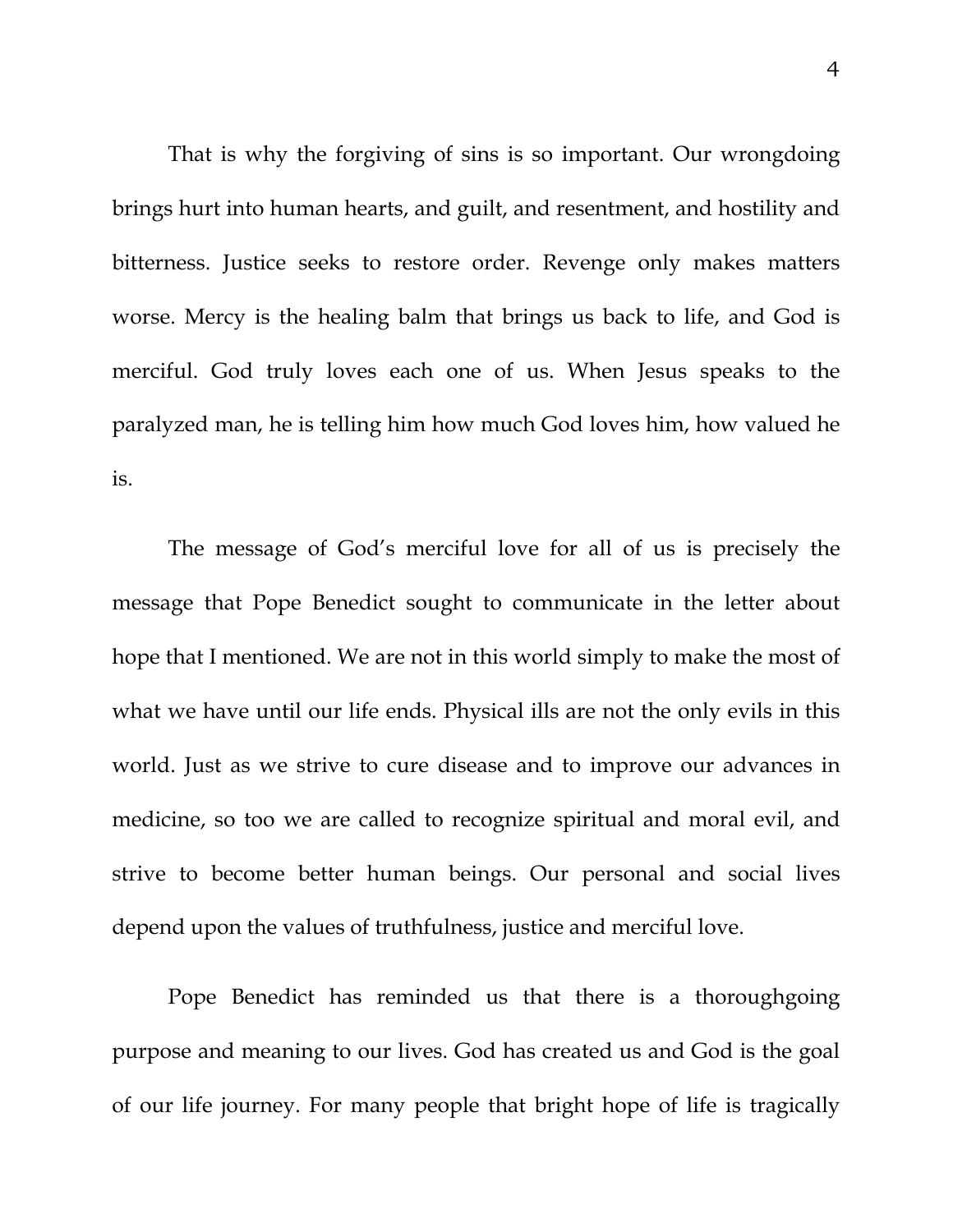crushed by the brutality they experience at the hands of others. All the more reason, then, for Christian people to be examples of hope, and bringers of hope to others.

 In today's first reading, the Lord announces, "In the desert I will make a way, in the wasteland, rivers" (Isaiah 43:). Even here in central Illinois we are not without our deserts, our wastelands, and here, too, the Lord will make a way and provide rivers. He will make a way for himself, for his life and grace, and he will make rivers of the living water of his very self flow. His grace gives us hope.

 How many deserts there are today! At the beginning of his pontificate, our Holy Father Pope Benedict XVI said:

There are so many kinds of desert. There is the desert of poverty, the desert of hunger and thirst, the desert of abandonment, of loneliness, of destroyed love. There is the desert of God's darkness, the emptiness of souls no longer aware of their dignity or the goal of human life. The external deserts in the world are growing, because the internal deserts have become so vast.1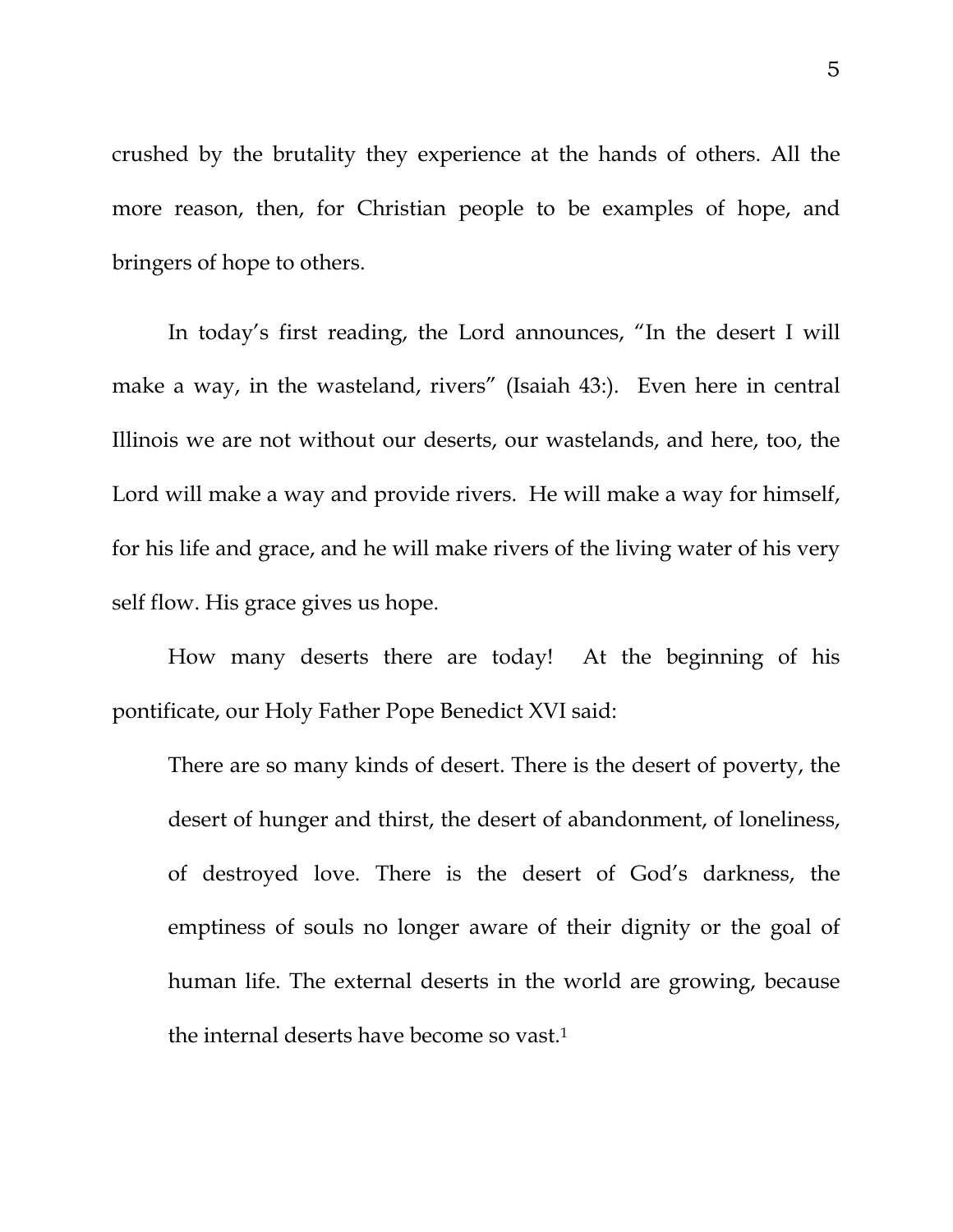It is from these internal deserts that the Lord wishes to prepare a way to himself and to make his waters burst forth.

One of these ways, one of these fonts of living water, is this Springfield Area Young Adult Mass, the \_\_\_\_\_ anniversary of which we celebrate this evening. I am happy to be able to celebrate this anniversary with you and I congratulate and thank you for your many efforts to bring to the Gospel and the Sacraments – which flow forth from the pierced side of Christ – to the young men and women of the Springfield area. It is your generation that has particularly experienced a variety of deserts and wastelands and it is in your generation that the Lord is particularly desirous to make new ways for himself. Through this Young Adult Mass the souls of many young people have been nourished, comforted, and healed these past several years.

We have heard today in Saint Mark's account of the healing of the paralytic how he was brought to the Lord and lowered through the roof by his friends. They knew where Jesus was and they knew their friend needed to be healed. By the strength of their faith, they knew Jesus had the power to heal him, to bring life and abundance into his desert. Because of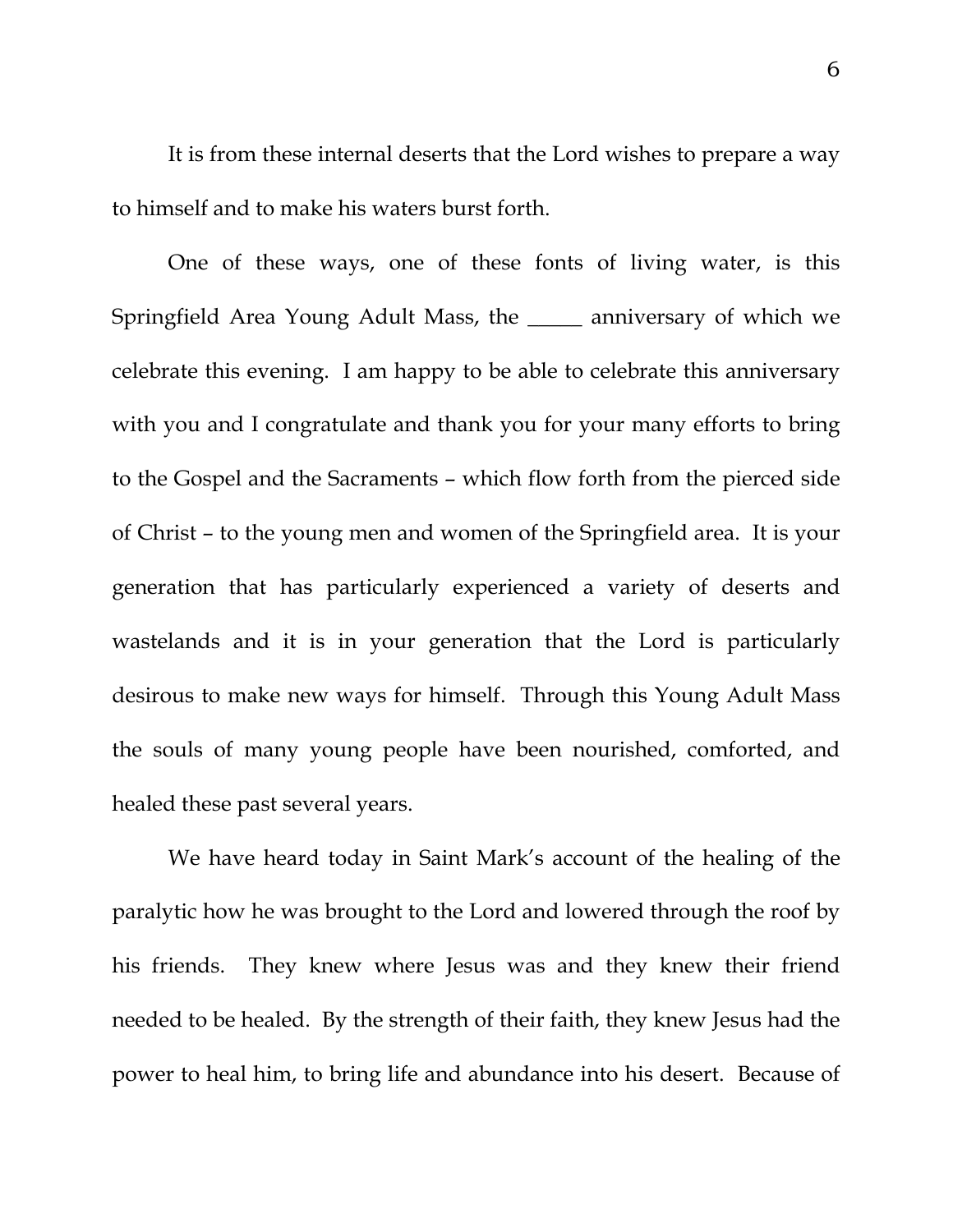this confidence they would not let the crowd hinder them from bringing their friend to the Lord; they found a creative way to reach him.

My dear young adults, you, too, must find creative ways to bring your peers to the Lord. You, too, must not be afraid of the consideration of the crowd or of society. Ask the Lord to increase your faith so that you might bring your friends to Jesus and ask him for their healing and renewal. In this way, the Lord will use you to make new ways in the desert and rivers flow in the wasteland.

Here at the altar of the Lord, the internal desert begins to shrink as we are encouraged by the community of faith and nourished with the Body and Blood of the Lord. Here the Lord is continually doing something new by drawing us ever closer to himself.

It is just a few days we will enter into the sacred season of Lent, which the Lord gives to us each year to examine our lives and our commitment to following him, to examine our desire to allow him to lead us out of the desert which is the consequence of sin and its effects.

I urge you, then, to go to confession during these coming forty days. It is the sincere confession of sins and through the absolution granted that